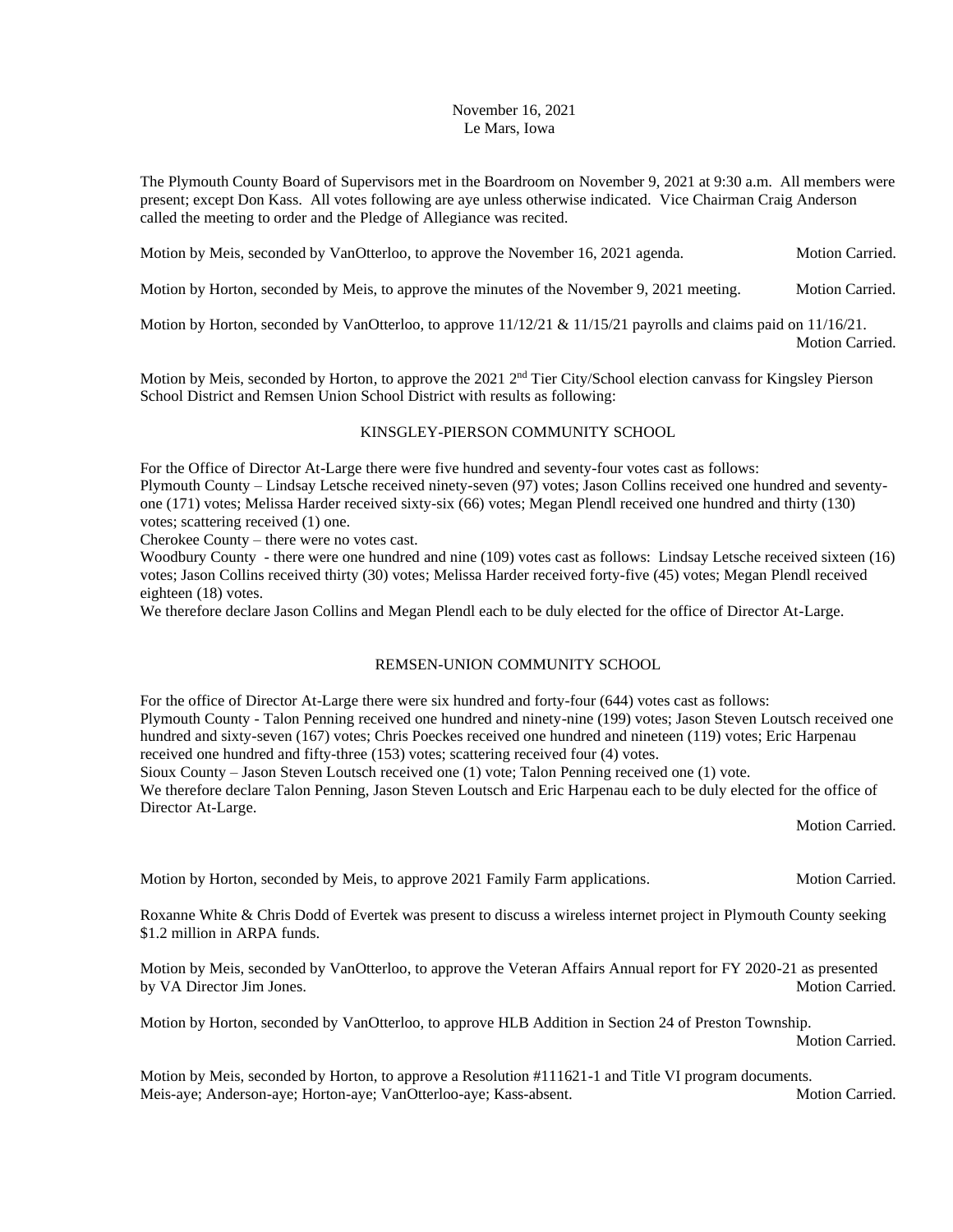Motion by VanOtterloo, seconded by Horton, to approve a permit to Premier Communications in Section 21 on C12. Motion Carried.

Motion by VanOtterloo, seconded by Meis, to approve a permit to Premier Communications in Section 25/26 in Washington township on Kestrel Ave. Motion Carried. Motion Carried.

\_\_\_\_\_\_\_\_\_\_\_\_\_\_\_\_\_\_\_\_\_\_\_\_\_\_\_\_\_\_\_\_\_\_\_\_\_\_ \_\_\_\_\_\_\_\_\_\_\_\_\_\_\_\_\_\_\_\_\_\_\_\_\_\_\_\_\_\_\_\_\_\_\_\_\_\_\_\_\_\_\_

The Board of Supervisors adjourned the meeting at 11:15 am.

Stacey Feldman, Plymouth County Auditor Craig Anderson, Vice Chairman

Plymouth County – Claims paid on 11-16-21

| A & M Laundry                  | SHOP SUPPLIES             | 61.00   |
|--------------------------------|---------------------------|---------|
| AgriVision Equipment           | JD tractor repairs/radio  | 1432.60 |
| Kenneth Ahlers                 | GROUNDS                   | 703.92  |
| Allied Oil & Supply            | $\circ$ il                | 2634.00 |
| American Legion Emblem         | flags                     | 106.80  |
| Craig Anderson                 | election runner           | 51.28   |
| Doris Arndt                    | election official         | 170.00  |
| Connie Arnold                  | election official         | 180.90  |
| Natuasha Banks                 | election official         | 156.80  |
| Robyn Banks                    | election official         | 286.08  |
| Barry Becker Drywall Finishing | labor for repairs         | 100.00  |
| C. A. Bartolozzi               | election official         | 180.00  |
| Bauer Built                    | TIRES & TUBES             | 540.10  |
| Carol Beckwith                 | election official         | 170.00  |
| Cole Beitelspacher             | election runner           | 40.00   |
| Linda Beitelspacher            | election official         | 221.10  |
| Michelle Bohlke                | election official         | 190.72  |
| Lonnie Bohlke                  | election runner           | 93.19   |
| Bomgaars                       | fence posts               | 437.05  |
| Sheryl Brooks                  | election official         | 105.90  |
| Judy Brouwer                   | election official         | 190.00  |
| Susan Brown                    | election official         | 205.00  |
| Bugman Pest & Rodent Control   | pest control              | 50.00   |
| Jim Bybee Law Office           | attorney fees             | 239.40  |
| Karen Carlson                  | election official         | 165.00  |
| Central Plains Diesel Services | PARTS                     | 1650.00 |
| Coban Technologies             | new vehicle parts         | 142.00  |
| Cornhusker International       | <b>FILTERS</b>            | 597.86  |
| Creative Serv of New England   | supplies                  | 214.95  |
| Culligan Water                 | water conditioner repairs | 1211.93 |
| <b>CWD</b>                     | kitchen supplies          | 2337.76 |
| The Dailey Stop                | fuel                      | 147.75  |
| Peggy DeBoer                   | election official         | 210.16  |
| Tim DeBoer                     | election official         | 190.00  |
| Henry Delfs                    | election official         | 165.00  |
| Susan Delfs                    | election official         | 213.00  |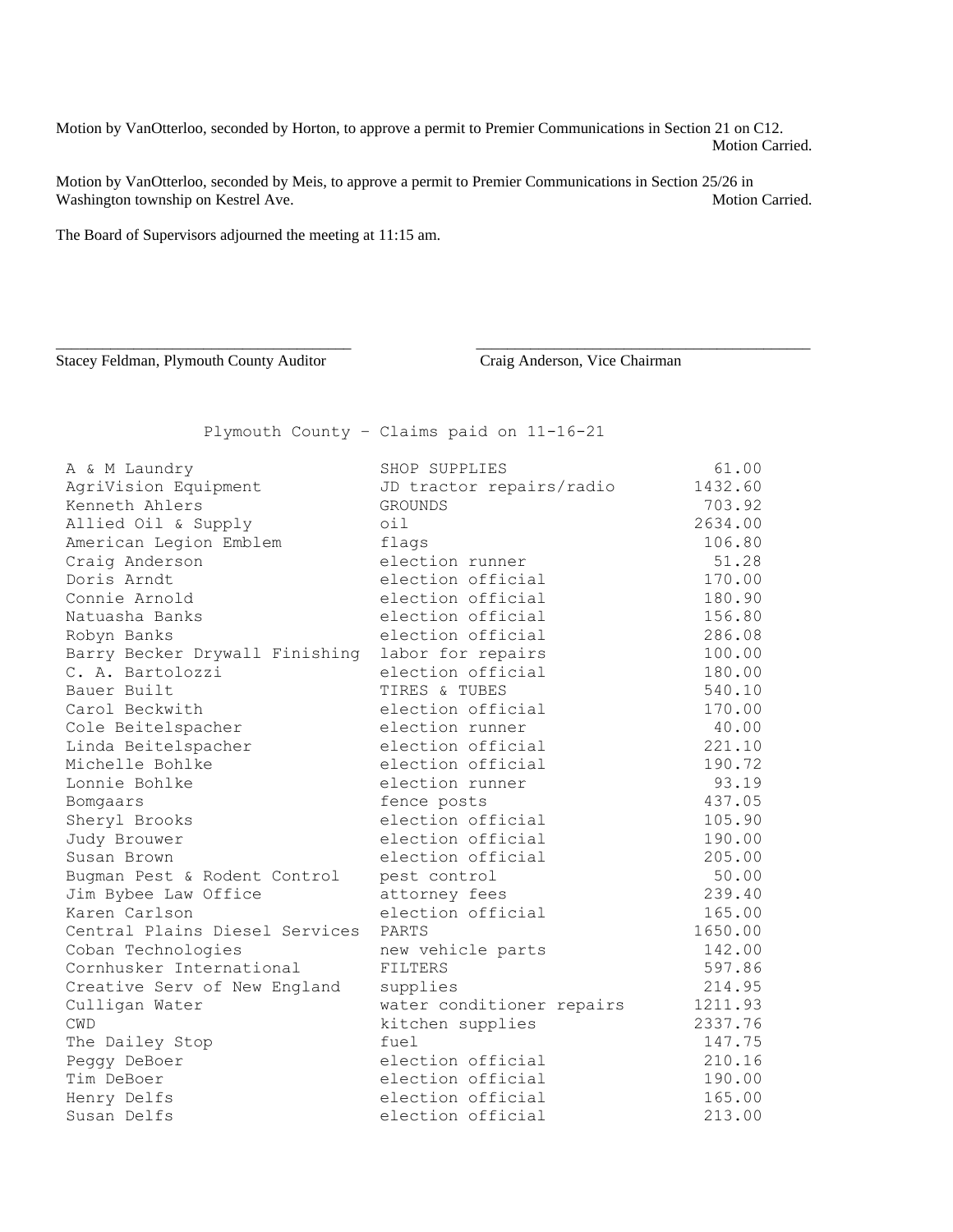| Victoria DeVos              | misc. reimbursements  | 90.22     |
|-----------------------------|-----------------------|-----------|
| Document Depot              | shredding             | 90.00     |
| Eakes Inc                   | supplies              | 194.88    |
| Easy Clean Car Wash         | car wash              | 20.83     |
| Fareway                     | kitchen supplies      | 301.33    |
| Farmers Coop-Craig          | fuel                  | 1017.96   |
| Fastenal                    | supplies              | 156.05    |
| Stacey Feldman              | supplies              | 40.43     |
| First Coop Assoc            | fuel                  | 49.71     |
| Floyd Valley Hospital       | ER service            | 575.00    |
| Woodward Youth Corporation  | juvenile services     | 933.00    |
| Forestry Suppliers          | repellent             | 115.36    |
| Forterra                    | CONCRETE PIPE         | 4891.00   |
| Sharon Frerichs             | election official     | 243.00    |
| Frericks Repair             | fuel                  | 4029.42   |
| Frontier                    | phone services        | 1504.47   |
| Jack Frus                   | election official     | 180.00    |
| Kathy Frus                  | election official     | 170.00    |
| Sue Gabel                   | election official     | 213.00    |
| Carol Garvin                | election official     | 170.00    |
| Judy Gates                  | election official     | 185.00    |
| GCC Alliance Concrete       | PIPE CULVERTS         | 463.00    |
| Marlene Gearke              | election official     | 201.72    |
| Jolynn Goodchild            | misc. reimbursements  | 279.76    |
| Jean Grage                  | election official     | 158.96    |
| Jamie Hauser                | mileage               | 302.24    |
| Vicky Hemmelman             | election official     | 85.00     |
| Gayle Henrich               | election official     | 233.60    |
| Susan Henrich               | election official     | 190.00    |
| Madalyn Hewitt              | lodging/conference    | 239.08    |
| City of Hinton              | UTILITIES             | 140.19    |
| Brent Hobson                | GROUNDS               | 285.00    |
| Horizon Distribution        | car wash card         | 50.00     |
| Gary Horton                 | election runner       | 73.60     |
| Susan Hoss                  | election official     | 348.80    |
| William Hoss                | election official     | 265.60    |
| Cindy Hughes                | election official     | 161.20    |
| Bob Hughes                  | <b>GROUNDS</b>        | 380.00    |
| Iowa DOT                    | <b>BLADES</b>         | 9267.68   |
| Iowa County Attorney's Case | ISAC annual fee       | 5000.00   |
| Iowa Prison Industries      | car decals            | 205.70    |
| I-State Truck Center        | <b>FILTERS</b>        | 235.84    |
| Jack's Uniforms             | uniform               | 234.75    |
| J-W Tank Line               | fuel                  | 1201.21   |
| Kellen Excavation           | <b>GRANULAR</b>       | 2639.84   |
| DuRetta Kelly               | election official     | 133.74    |
| Klass Law Firm              | legal fees            | 171.62    |
| Gerry Sue Krienert          | election official     | 167.50    |
|                             |                       |           |
| Kunkel Cleaning             | cleaning services     | 2580.00   |
| L & L Builders              | courtroom renovations | 110869.75 |
| Lampert Lumber              | supplies              | 473.95    |
| Jackie Langel               | election official     | 196.72    |
| Joyce E. Langel             | election official     | 165.00    |
| Yvonne Law                  | election official     | 145.00    |
| City of Le Mars             | utilities             | 682.62    |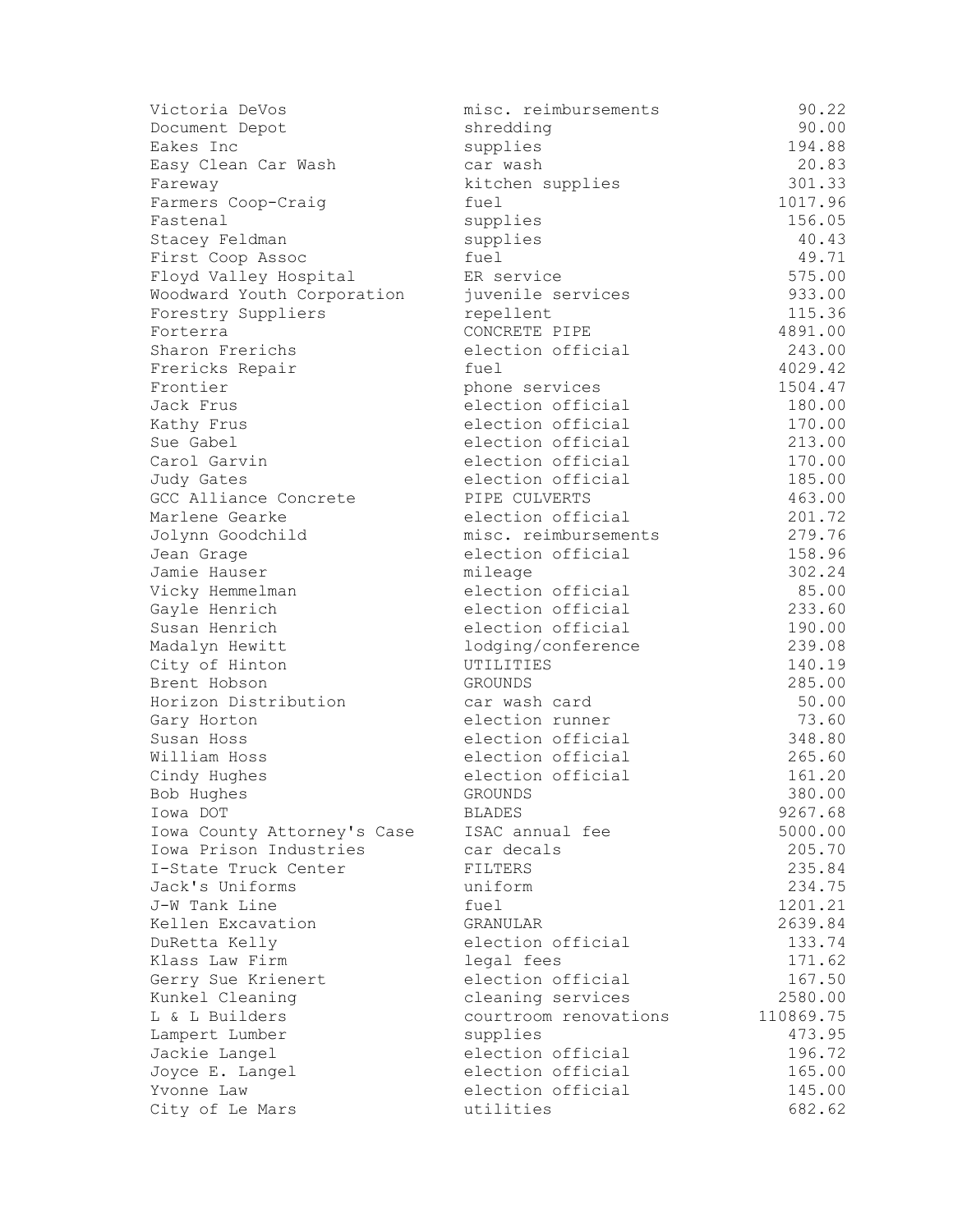LeMars Daily Sentinel advertisement/publications 2257.40 Karla Less **Exercicial** Carlo election official 221.26 L.G. Everist Inc. GRANULAR 2640.11 Marilyn Marx election official 191.20 Kathy McCrary **Example 170.00** election official 170.00 Robert McCrary **Example 170.00** election official 170.00 Menards diesel/grease 404.04 MidAmerican Energy utilities 4778.23 Midwest Wheel **FILTERS** FILTERS 2451.86 Mike's Inc **and African Contract Contract Contract Contract Contract Contract Contract Contract Contract Contract Contract Contract Africa Africa Africa Africa Africa Africa Africa Africa Africa Africa Africa Africa Africa** Sue Miller **Election official** 202.06 MLS & Associates platting refund 300.00 David Moller GROUNDS 180.00 Pam Nemmers **Election** official 70.00 Gerry Neuroth **Exercise Election official** 195.00 Nancy Nielsen election official 185.00 Sharon Nieman reimbursements 89.20 Northern Lights Foodservice kitchen supplies 425.34 Northside Glass Service OUTSIDE SERVICE 373.34 Shawn Olson Shawn Olson Shawn Olson Stephen Shawn Stephen Stephen Stephen Stephen Stephen Stephen Stephen Stephen Stephen Stephen Stephen Stephen Stephen Stephen Stephen Stephen Stephen Stephen Stephen Stephen Stephen Step Mark Oltmanns GROUNDS 1440.00 One Office Solutions supplies 381.67 City of Oyens UTILITIES 60.00 Cary Penning and The election official 70.00 Charlene Peterson election official 185.00 Mary Lou Peterson election official 194.64 Arlie Pick and the election runner and the set of  $31.20$ Ply Co Board of Health pass thru grant 2230.68 Ply Co Solid Waste Agency hauling/assessments 33250.28 Ply Co Treasurer **Flex benefit reimb** 1793.19 Pomp's Tire Service TIRES & TUBES 1224.00 Linda Popken election official 221.10 Annette Pottebaum and the election official and the 31.20 Premier Communications bhone service 2214.59 Quality Lube Center Service 37.35 Quick Supply MISCELLANEOUS 730.00 Darin Raymond **Conference expenses** 850.16 City of Remsen UTILITIES 142.20 Remsen Bell Enterprise **publications** 822.54 Janice Renken election official 48.40 Joan Renken election official 48.40 Kathy Renken election official 63.74 Rexwinkel Funeral Homes county burial 1250.00 Richards Construction construction project 137811.78 Mary Roder **Example 2** election official 193.40 Thomas Rohe **MEALS/LODGING** 238.64 Rolling Oil and the contract of the contract of the contract of the contract of the contract of the contract o Sapp Bros. Petroleum fuel the fuel 15635.38 Sue Schwartz election official 213.00 Shred-it shredding 58.30 Sioux County Attorney **Shared expense** 599.03 Shelly Sitzmann and Monte misc reimbursements 257.86 Valerie Smith election official 200.90 Southern Sioux County RWS UTILITIES 145.68 Stan Houston Equipment SUPPLIES 313.00